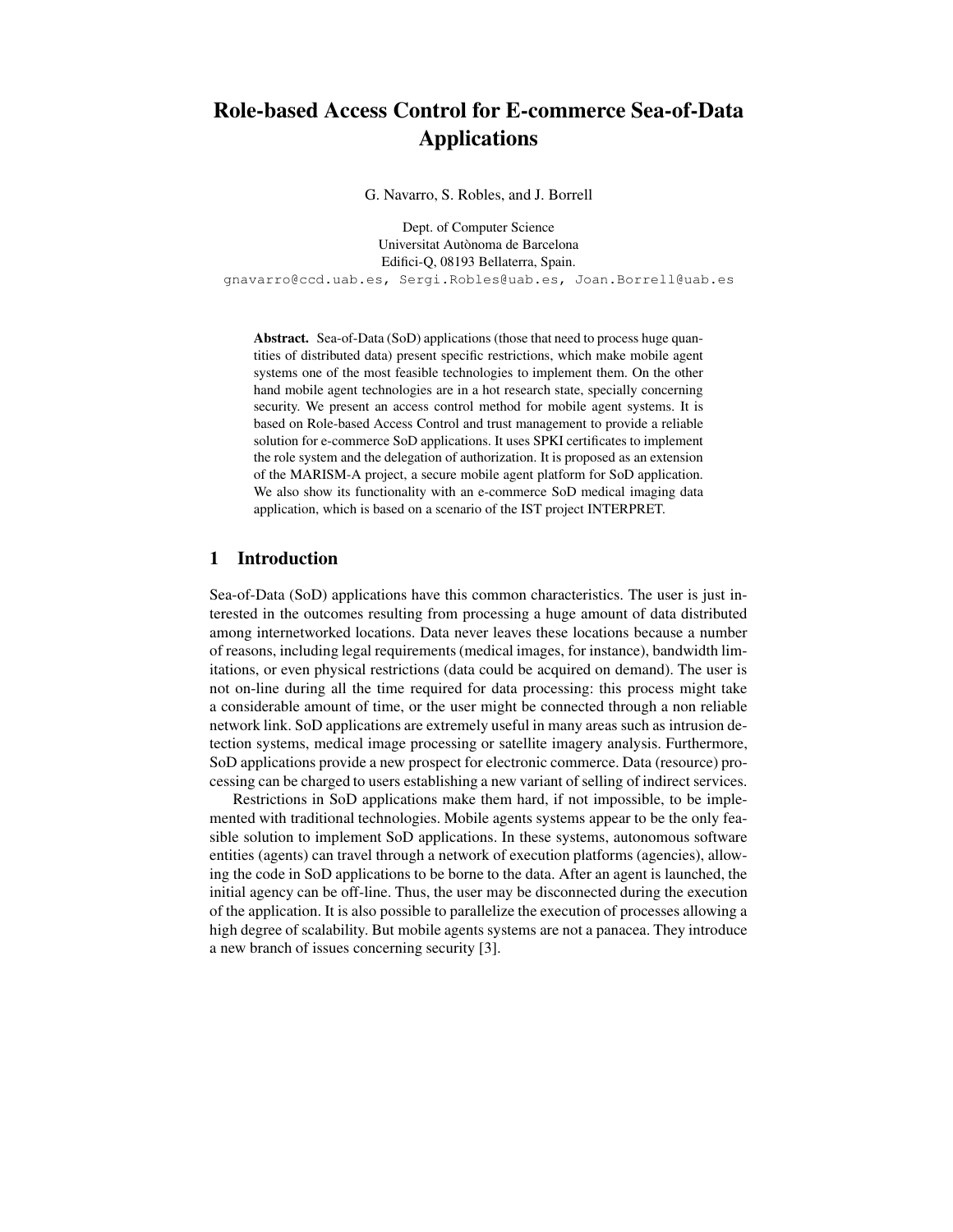One of the most important challenges that needs to be solved is the resource access control. We need a lightweight, flexible, and scalable method to control the access to data and resources in general. Traditional methods are normally based on the authentication of global identities (X.509 certificates). They allow to explicitly limit access to a given resource, through attribute certificates or Access Control Lists (ACLs). They also require a Certification Authority (CA) and a centralized control. This approach makes the system closed from the clients point of view. To be a reliable e-commerce application, it needs to provide a good solution to deal with a great variety of clients. It will be desirable for the clients to access the resource without having to be registered in a CA. Clients may be able to have a simpler key management. On the other hand, we will have a reduced and controlled number of agencies. They can afford to have keys with relatively long validity time ranges and be registered in a CA.

An alternative to implement access control are authorization infrastructures. These infrastructures are based on trust management and allow to assign authorizations (permissions or credentials) to entities and delegate trust from one entity to another. One of these infrastructures is the *Simple Public Key Infrastructure* (SPKI) [5], which seems to be one of the most accepted. SPKI provides a good base to implement the access control method. There are security frameworks providing SPKI functionalities [8], an it is probably the most standard solution to implement trust management mechanisms, such as delegation of authorizations. There are also some approaches using authorization infrastructures to implement access control methods [1], [9].

In order to make access control easier, it is also interesting to use an approach similar to Role-based Access Control (RBAC) [11]. Instead of having to provide and/or revoke specific permission to a principal, RBAC allows to determine the privileges of a principal by its role membership.

In this article, we present a solution for e-commerce SoD applications. We adapt RBAC for mobile agents using SPKI. Our model allows to authorize a mobile agent to access a given resource and control its access with quite flexibility. The mobile agent does not need to carry any kind of information with regard to the resource access. This avoids the inconveniences of storing sensitive information in the mobile agent. Our model is going to be implemented as an extension of the MARISM-A platform [14], a secure mobile agents platform. To clarify and explain our proposal, we will explain an example application based on a scenario of the project INTERPRET IST-1999-10310 (*International network for Pattern Recognition of Tumors Using Magnetic Resonance*, http://www.carbon.uab.es/interpret).

In Section 2 we give an overview of SPKI. Section 3 introduces the MARISM-A platform and the extension added to support the RBAC model through SPKI. We present our adapted RBAC model in Section 4 and the example SoD application in Section 5. Section 6 shows the functionality of the proposed model over the example application and considerations about the distribution of the model. And finally Section 7 contains our conclusions.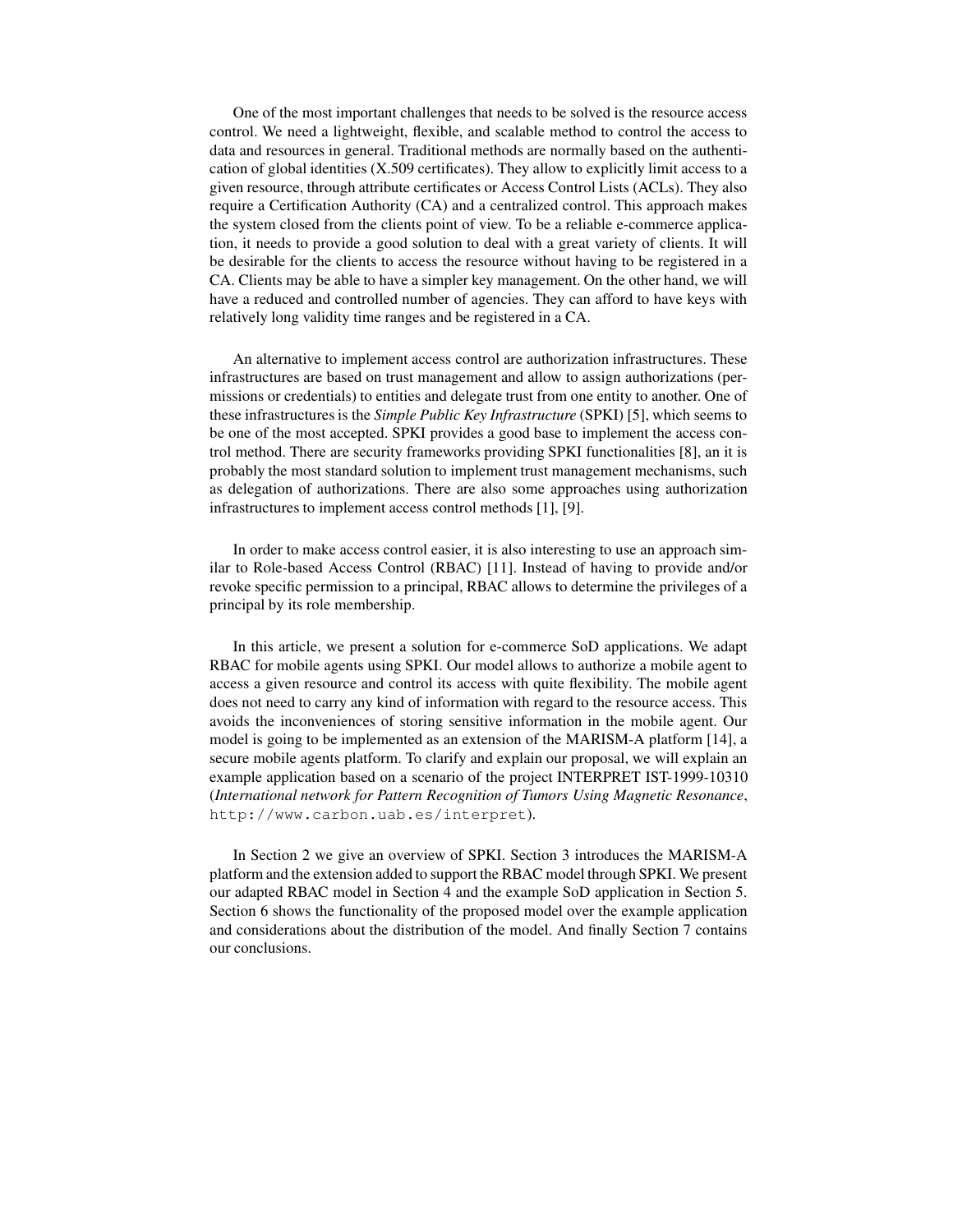## **2 SPKI**

The base to our proposal is SPKI (more formally named SPKI/SDSI) [5]. It is an infrastructure which provides an authorization system based on the delegation of authorizations and a local name model. It provides mainly two kind of certificates, authorization and name certificates. Any individual, software agent or active entity in general is called a *principal*. It is a *key-oriented* system, each principal is represented and may be globally identified by its public key. We can say that in SPKI a principal is its public key. Since it does not need a certification authority, each principal can generate and manage its keys. A key is a generic cryptographic key pair (public and private). Currently the SPKI specification supports RSA and DSA keys. The representation format used by SPKI is S-expressions [13].

An authorization certificate has the following fields:

- **–** Issuer (*I*): principal granting the authorization.
- **–** Subject (*S*): principal receiving the authorization.
- **–** Authorization tag (*tag*): specific authorization granted by the certificate.
- **–** Delegation bit (*p*): if it is active, the subject may forward delegate the authorization received.
- **–** Validity specification (*V*): specifies the validity of the certificate through a time range and on-line tests.

It is signed by the issuer. The on-line tests from the validity specification field, provide the possibility of checking, at verification time, the validity or revocation of the certificate. We will use the 5-tuple notation: *(I,S,tag,p,V)*, to denote a SPKI authorization certificate.

In a normal situation there will be a principal controlling a resource, which delegates an authorization. The authorization may be further delegated to other principals. If a principal wants to access the resource, it needs to provide an *authorization proof*. Te proof is a certificate chain, which binds the principal controlling the resource to the one requesting the access. To find this certificate chain there is a deterministic algorithm. *Certificate Chain Discovery Algorithm*[4], which finds the authorization proof in polynomial time.

In SPKI a principal may have a local name space and define local names to refer to other principals. To define a name, a principal issues a name certificate. It has an issuer, subject, validity specification, (just as an authorization certificate) and a name. The *issuer* defines the *name* to be equivalent to the *subject*. For example a principal with public key K may define the name  $Alice$  to be equivalent to the the principal with public key  $K_A$ . Now K can refer to the principal  $K_A$  by the name Alice instead of the public key. Such a name certificate can be denoted as:

$$
K \; Alice \longrightarrow K_A
$$

meaning that K defines the name  $Alice$  in its local name space to be equivalent to  $K_A$ . If a principal wants to refer to a name defined in another name space, it just has to add the local name space owner's public key to the name as a prefix. When we say  $K$   $Alice$ , we mean the name  $Alice$  defined in  $K$ 's local name space.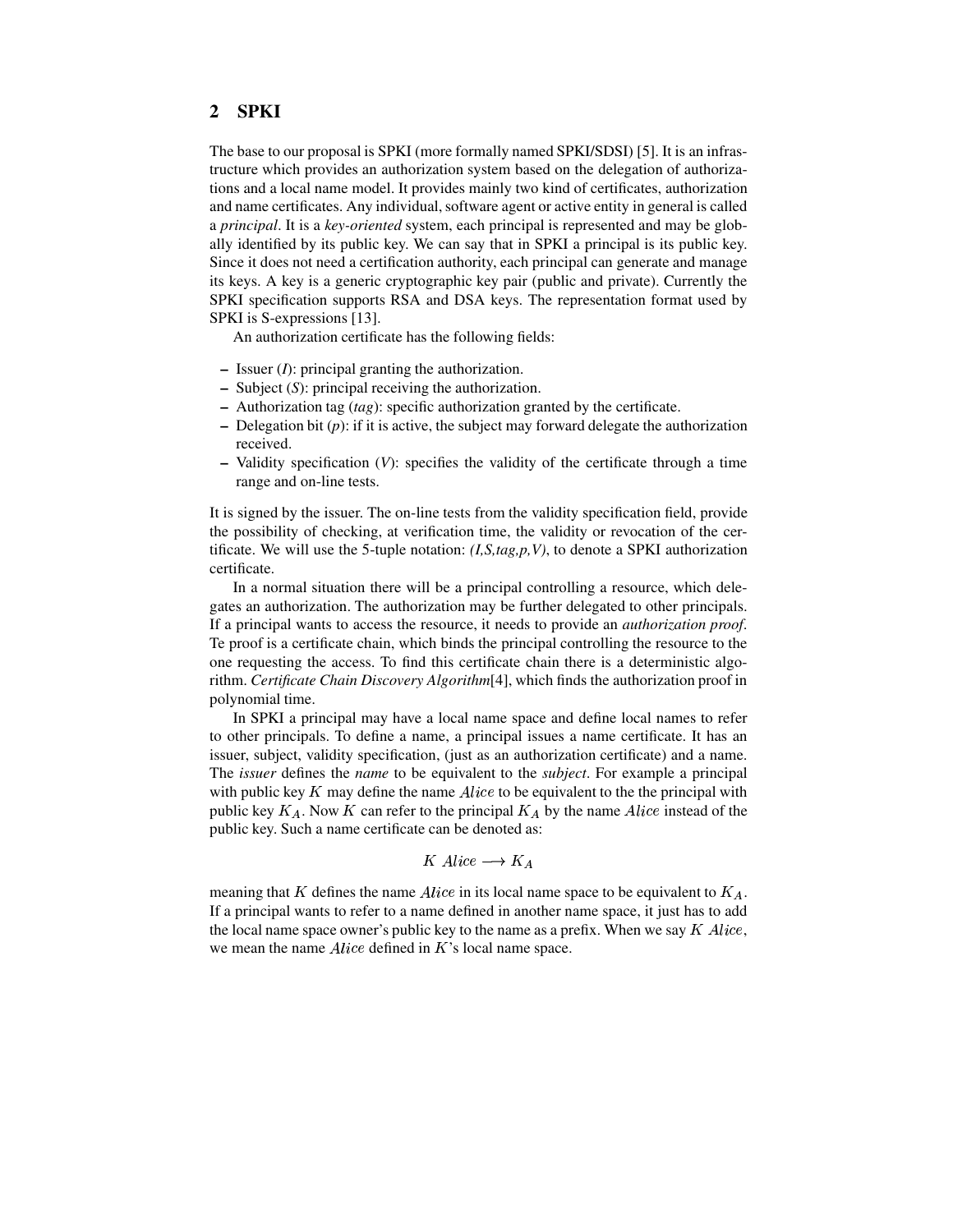SPKI also provides the ability of defining compound names. Names that refer to other names which may also reference other names and so on. For example, the principal  $K_B$  can define the following name in its local name space:

$$
K_B \; employee \; \longrightarrow \; K \; Alice
$$

It defines the name  $\emph{employee}$  to be equivalent to the name  $\emph{Alice}$  defined in K's local name space. Note that it is referring to  $K_A$  without knowing it.

This is a key concept in our proposal since we will consider a role as a SPKI local name.

### **3 MARISM-A**

As said before the proposed access control model is an extension of our MARISM-A platform [14] (http://www.marism-a.org). MARISM-A is a secure mobile agent platform implemented in Java, it is implemented on top of the JADE-LEAP system (http://sharon.cselt.it/projects/jade,http://leap.crmparis.com), which follows the standards proposed by FIPA [6].

The basic element of the MARISM-A platform is the agency, the environment for the execution of agents. An agency consists of a directory service, an agent manager, and a message transport service. An agent system has several agencies distributed on a network. Each agency in controlled by an entity (its owner).

Agents are software units executing in the agencies on behalf of their owners. Agents in MARISM-A can be mobile or static, depending on the need of the agent to visit other agencies to fulfill its task. There are several types of mobile agents according to the characteristics of its architecture: basic or recursive structure, plain or encrypted, itinerary representation method, etc. Agents can communicate each other through the agency communication service.

One of the novel aspects introduced in the MARISM-A platform is the flexibility of the agent architecture. Different security solutions have some especial agent requirements. Instead of focusing on a specific type of agent, there are different agent architectures. Some security mechanisms are applicable only for certain types of agents. Even mobility is a feature of only some agent architectures. Moreover, our design allows to have several types of agents living together in a heterogeneous environment.

Most bibliographic references on agents do not make a clear distinction between different parts of an agent. Some of them suggest the need of considering independent some internal parts, especially for mobile agents. This is the case of agent data in [15], of agent code in [2], or agent itinerary in [10]. The independence of these parts plays an important role for some agent protection mechanisms, whereas it is unnecessary for others. In MARISM-A, the architecture of the agent is an adaptable model that determines the different parts in which an agent is divided and the combination of security, integrity, or other mechanisms included in it.

All mobile agent architectures share some basic aspects, such as the differentiation of internal parts and migration mechanisms. A mobile agent consists of code, data, state, and an explicit itinerary. Code is the set of instruction describing the execution of the agent. Data is an information storage area that can be used by the agent at any moment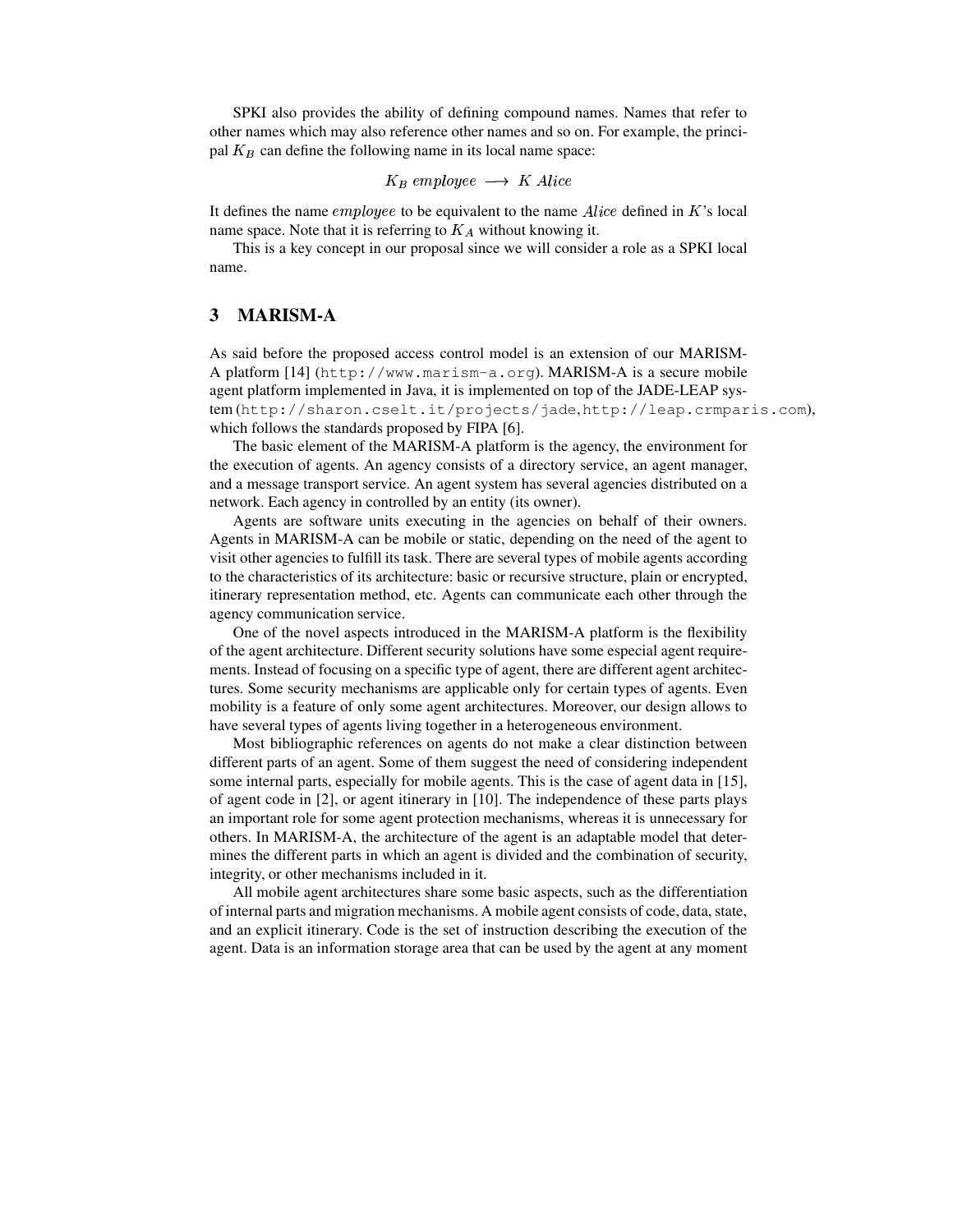for reading and writing and goes with it all the time. Results of executions are stored in this area, normally using some convenient protection mechanisms. State is like the data part of the agent but reserved to store the agent information related with its state. Explicit itinerary is a structure containing all agencies that are going to be visited by the agent on its life cycle. Itineraries consist of several basic structures: sequences, sets, and alternatives. These structures can be combined to build complex itineraries. In a sequence, the agent will migrate to each agency one after the other. In a set, a group of agencies will be visited by the agent in no special order. On the other hand, only one agency of those listed in an alternative will be visited by an agent, depending on some conditions.

MARISM-A considers a minimal security infrastructure to protect the communications between agencies. All the agencies are registered in a CA, and we use SSL to provide both confidentiality and authentication for agency communications.

It is important to assume that agencies untrust each other. Therefore, they might try to modify results carried by the agent, or to gain knowledge about its itinerary, to favor themselves to the detriment of the rest. It is also reasonable to assume that agencies are not malicious and they do not seek to adversely affect the owner of the agent (the client), or the agent itself.

From now on we will use the following notation:

- $E_i(m)$ : encryption of m using a symmetric cipher with *i*'s secret key.
- $P_i(m)$ : encryption of m using an asymmetric cipher with *i*'s public key.
- $S_i(m)$ : signature of m using *i*'s private key.
- $-$  hash function of m.
- *–*  $hash_{K_i}(m)$ : keyed hash function of  $m$  using  $i$ 's secret key.

Subsections 3.1 and 3.2 introduce the architecture of MARISM-A static agents and the mobile agents with explicit itinerary as an extension to MARISM-A mobile agents.

#### **3.1 Static Agents**

A MARISM-A static agent has the following form:

Agent = ControlCode, State, Code, Data

Because agent management code is in the agent itself, it is indifferent for the platform to deal with mobile or static agents. There are not many words to say about security in static agents. Communication and interface with other agents are provided by secure services of the agency. Data protection is assured by the agency too, and there is no itinerary to protect here.

### **3.2 Mobile Agents with explicit itinerary**

Agent code is split into several pieces. There is a main code that will be executed in all agencies (Common Code), and as many code fragments as agencies are in the itinerary, each one to be executed in a particular agency (Local Code). This feature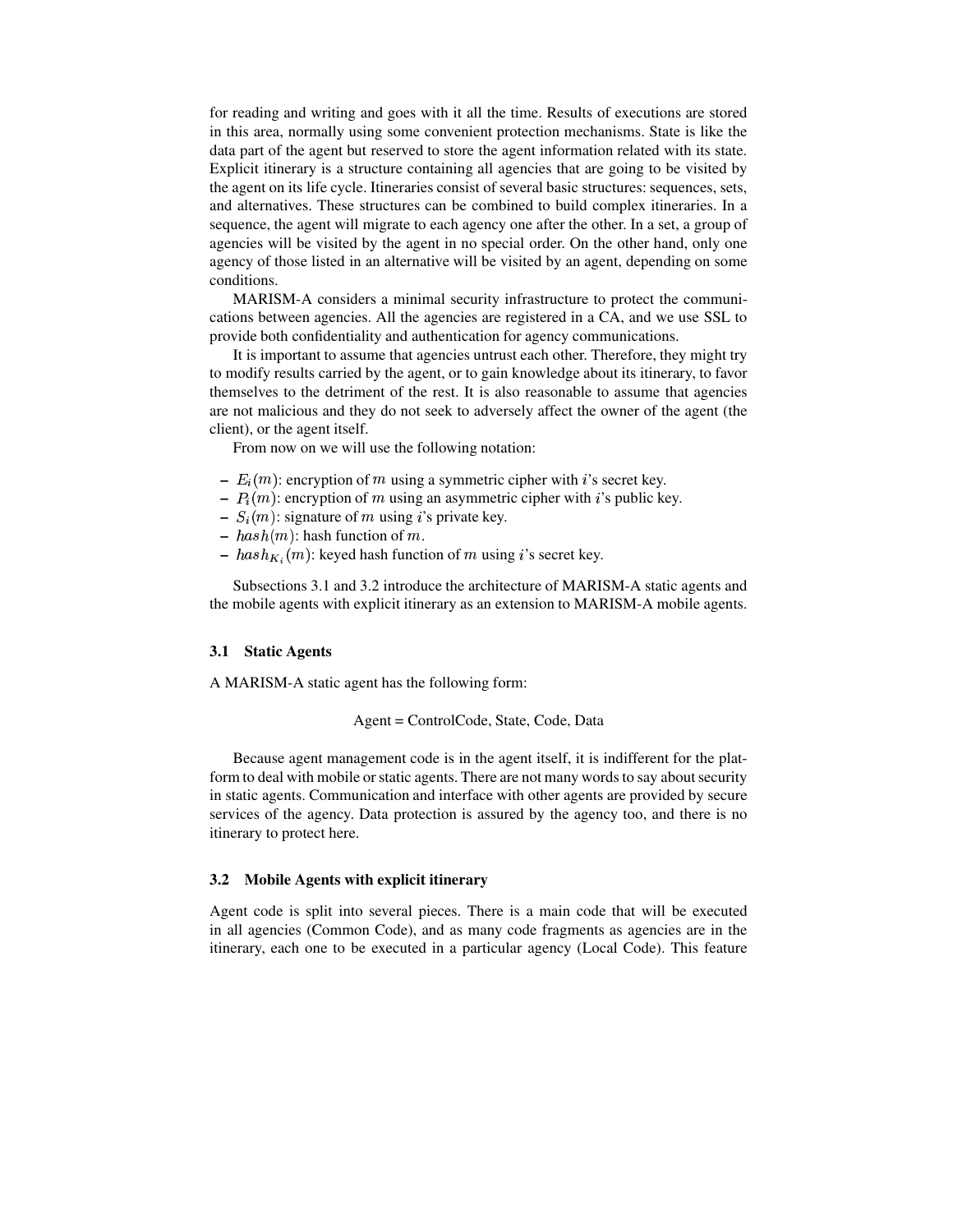makes MARISM-A very useful in some types of application where execution is context dependent. The agent changes after a migration. This agent aspect dynamism allow several security mechanisms to be applied.

The agent has the following structure:

 $Agent_i = ControlCode$ , StateData, CommonCode, GlobalData, ResultsData,  $(LocalCode<sub>0</sub>, LocalData<sub>0</sub>, Agency  $\dots$ ,$  $(LocalCode<sub>n-1</sub>, LocalData<sub>1</sub>, Agencies<sub>n</sub>),$ (LocalCode<sub>n</sub>, *Nil*)

Agencies<sub>i</sub> is the agency (or agencies, depending on the type of itinerary) the agent is going to visit (migrate) next. The agent that is sent to the next hop of the itinerary  $(Agent_{i+1})$  has the same structure. The last host is identified because of a *Nil* next agent. CommonCode is executed by all agencies when the agent immigrates and before the specific LocalCode. Programming is simplified by using this common code to include the non agency dependent code only once. The control code in the agent deals with the functions of agent management, in this case extracting the relevant parts of the agent.

It might be interesting to protect integrity and secrecy of data that has been written in some agency. In an e-commerce application, for instance, where agencies represent shops and agents act on behalf of buyers, it might be necessary to protect offers from rival shops. The method to provide the secrecy and integrity required for this data in this agent architecture is based on a hash chain. Some of the data area is reserved to store results from executions (Results Data). Results are not stored plain, but they are firstly encrypted using agent's owner cryptographic information. Only the owner of the agent will be able to read these results. Once the result has been written a hash of the Result and previous hashed information is calculated, signed and written also. This hash has information about the identity of next agency in the itinerary, so that no agency can neither modify the result area nor remove some result. Each agency verifies during immigration that all hashes in the Results Data are correct. This is the format of the Results Data area:

> Results Data =  $P_o(R_1), S_1(hash(P_o(R_1), Id2)),$  $P_o(R_2),S_2(hash(P_o(R_2),hash(P_o(R_1),Id2),Id3)),\ldots,$  $P_o(R_n), S_n(hash(P_o(R_n),...,hash(P_o(R_1),Id2),Id0)))$

where  $P_o(R_i)$  is the encryption of the result of agency *i* using the public key of the owner of the agent (PubKey<sub>o</sub>) and  $hash()$  is a hash function.

We also need a way to ensure the agent's integrity. The owner, before sending the agent, computes a keyed hash of the whole agent excluding the Results Data,  $hash_{K_n}(initial\_agent)$ . Then when the agent finishes its execution, the owner can verify the agent's keyed hash.

To protect the itinerary we use the following encryption schema: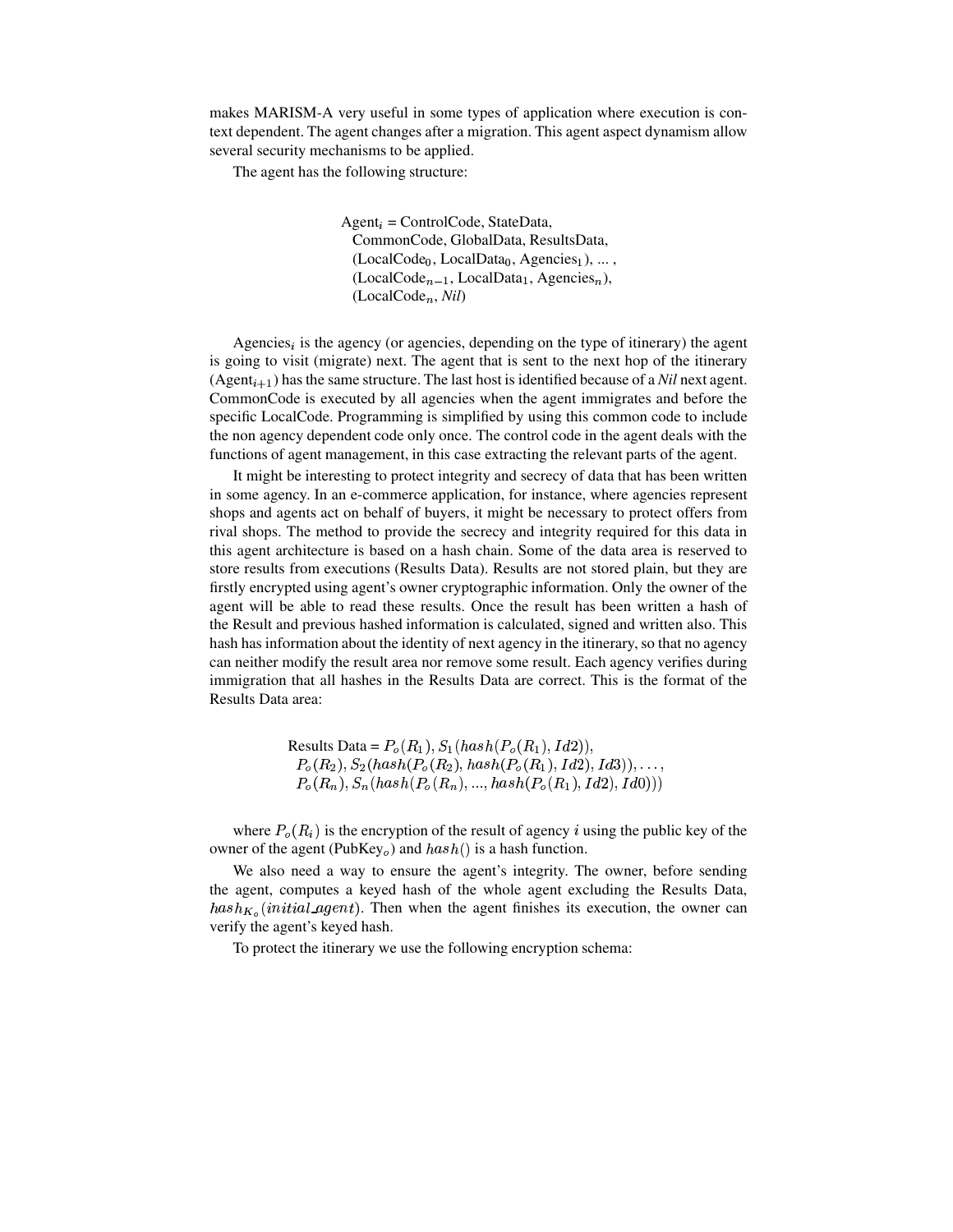$Agent_i = PubKey_o, ControlCode, StateData,$ CommonCode, GlobalData, ResultsData  $E_1$ (LocalCode<sub>0</sub>, LocalData<sub>0</sub>, Agencies<sub>1</sub>), ...,  $E_{n-1}$ (LocalCode<sub>n-1</sub>, LocalData<sub>n-1</sub>, Agencies<sub>n</sub>),  $E_n$ (LocalCode $_n$ ,*Nil*),  $hash_{K_o}(initial\textit{.}agent).$ 

where  $E_i$  is a symmetric encryption function using agency  $i$  symmetric key. As we will see the encryption is performed by the agency itself before the whole agent is constructed. So the symmetric key is only used by the agency and it does not need to be distributed.

A variant of this agent is the mixed one, where the list of information for agencies is scrambled. This makes it not possible to know which is the part of the agent that will be executed in a given agency.

### **4 Access Control for SoD applications**

One of the first problems we found when planning the authorization model, is if the mobile agents should have a SPKI key and be considered as principals. A mobile agent cannot trivially store a private key, so it cannot perform cryptographic operations such as digital signatures. There are some propositions to store sensitive information (private keys) in mobile agents [12]. But the problem arises when the mobile agent uses the private key to compute a cryptographic operation. The agency where the agent is in execution will be able to see the private key. As a result we consider that a mobile agent should not have a private key.

Our solution is to delegate authorizations directly to the agent. This way the mobile agent does not need to carry any kind of authorization information, making the agent more simple and lightweight. This issue will be discussed in section 6.2.

The main components of the access control method can be seen as independent modules. Each module is implemented as an static agent, has a SPKI key, and it is considered as a SPKI principal. The modules are:

- **Authorization Manager (AM)** it manages the delegation of authorizations, issuing SPKI authorization certificates. It follows a *local authorization policy*.
- **Role Manager (RM)** it manages the roles (mainly the role membership) by issuing name certificates. It follows a *local role policy*.
- **Certificate Repository Manager (CRM)** it manages a certificate repository. Provides services such as certificate chain discovery.
- **Resource Manager (DM)** it is an authorization manager, which controls a resource (data), it has to verify resource access requests. Normally its authorization policy will be quite restrictive, delegating to an authorization manager the responsibility of performing complex authorization tasks.

Figure 1 shows a simple schema of the model with two DMs, an AM, a RM, and a CRM. The RM defines the roles and determines its membership. The DMs delegate the authorizations related to the resources to the AM, and the AM delegates authorizations to the roles. Each static agent stores the issued SPKI certificates in the certificate repository through the CRM (denoted by broken lines).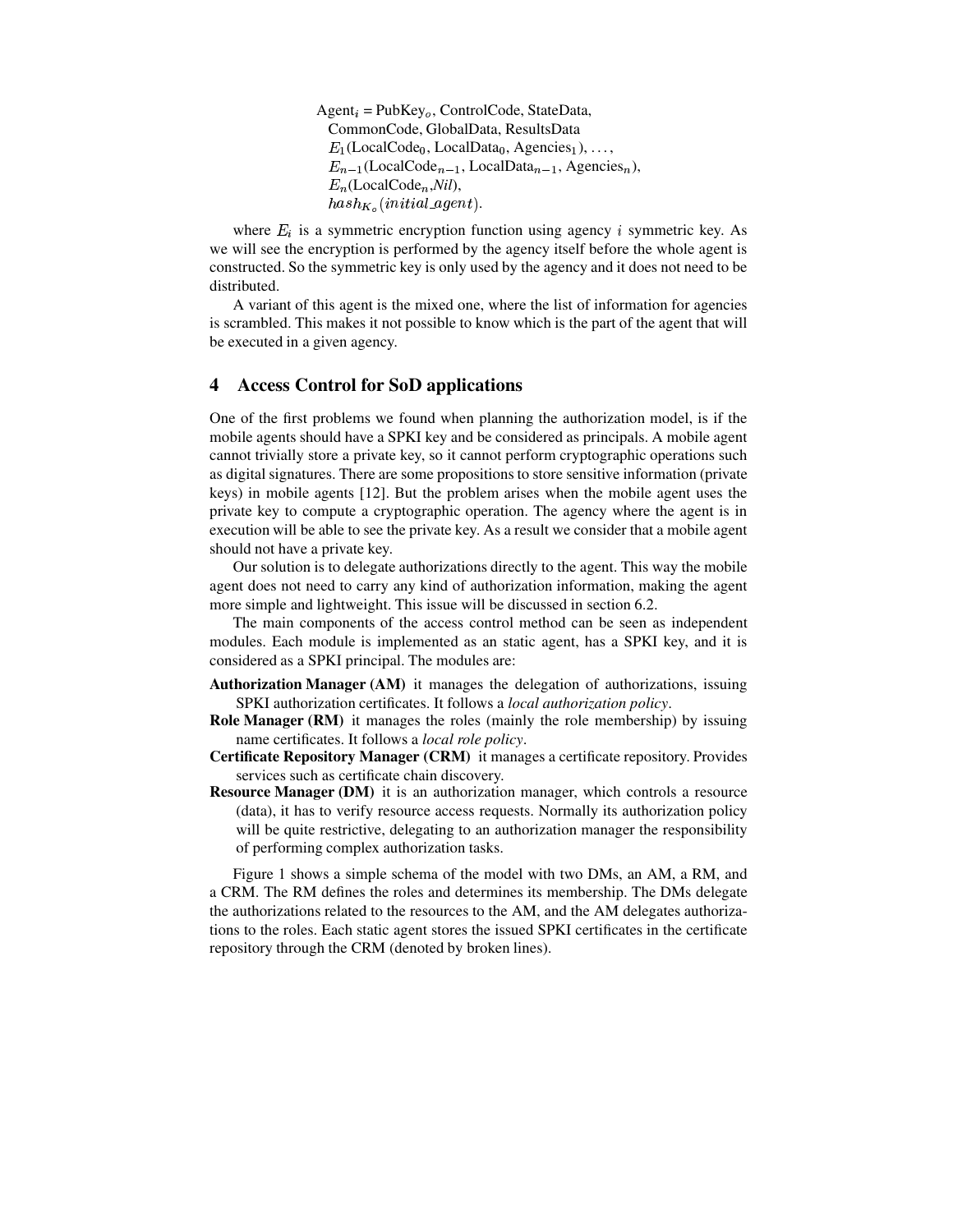

**Fig. 1.** Access control modules

#### **4.1 Authorization Manager (AM)**

The main functionality of the AM is to provide authorization certificates under request. To obtain an authorization certificate, a principal sends a request to the AM specifying the specific authorization, it wants to obtain. Then the AM decides whether to issue the certificate or not, and under what conditions it has to be issued. To do that, it follows its local authorization policy. Since the policy is local to the AM agent, it does not need to follow any specification and its format is implementation dependent.

We propose an authorization policy, described as a SPKI ACL, where each rule can be expressed as an ACL entry in S-expression format. A SPKI ACL entry is an authorization certificate without the issuer and it does not need to be signed because it is local to the AM and stored in secure memory. It has the following fields:

- **–** Subject: the principal receiving the authorization. It may be a role or another AM.
- **–** Authorization tag: specifies the specific authorization that the subject can obtain. SPKI allows quite flexibility to specify the authorization tag with S-expressions.
- **–** Delegation bit: determines whether the subject may receive the right to delegate the authorization or not.
- **–** Validity specification: allows to limit the authorization to a time range, and include some on-line tests to verify the validity or revocation of the authorization certificate.

To be more specifics, the AM will receive authorization delegation requests from a RM or another AMs. It has to delegate authorizations to roles or to other AM which will finally authorize roles.

### **4.2 Role Manager (RM)**

The RM is responsible for assigning and managing roles, and determines the role membership. The use of roles facilitates the access control management and the specification of policies. The main idea is to exploit the advantages of Role Based Access Control (RBAC) [11] and trust management. The RM assigns a role by issuing a SPKI name certificate following its local role policy. It can also assign a role to a role defined by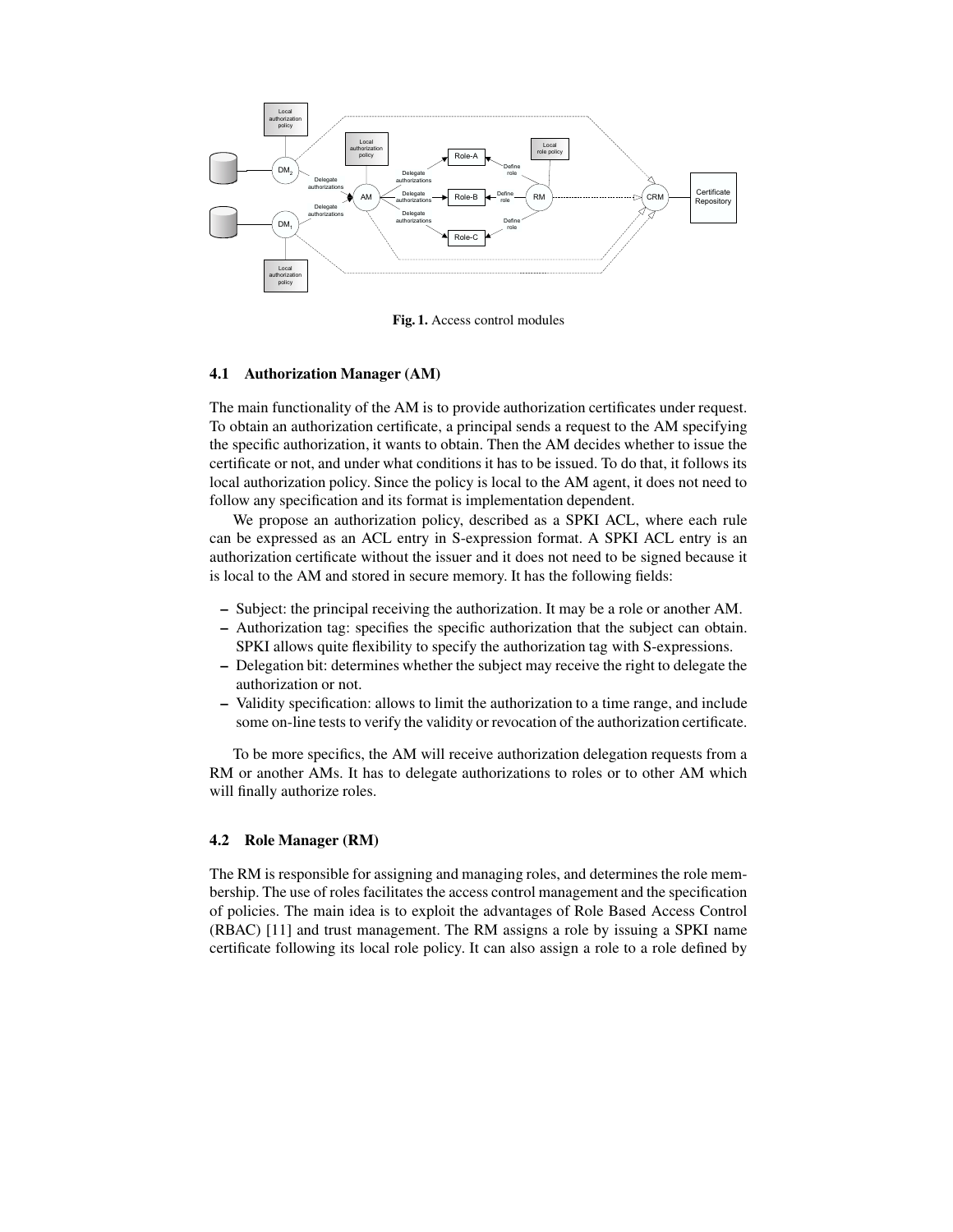another RM, thus allowing the delegation of role membership management. Section 6.1 details how roles are assigned and used.

Each RM has a local role policy which determines what roles does it manage. It also includes rules to determine if a given principal requesting a role membership has to be granted or not. If we choose to describe the role policy as a SPKI ACL, it is quite similar to an authorization policy. Now the subject of the SPKI ACL entry is a principal or another role and the authorization tag determines the role that the subject can have.

#### **4.3 Certificate Repository Manager (CRM)**

A CRM implements a certificate repository. For example, one agency may have one CRM to collect all the certificates issued by agents inside the agency. The CRM provides the repository and all the services needed to query,store or retrieve the certificates in the repository. It also provides a certificate chain discovery service. A principal can make a query to the CRM to find a specific certificate chain. This way we solve the problems derived from certificate distribution and leave the task to perform chain discoveries to the CRM and not to the other principals. It decreases the communication traffic, certificates do not need to travel from one principal to another and reduces the task that generic principals need to perform.

#### **4.4 Resource Manager (DM)**

The main task of a DM is to control the access to a resource (data). It holds the master SPKI key to access the resource, delegates authorizations to AMs, and verifies that an agent requesting access to the resource has a proper authorization.

Another important feature of a DM is to issue *Certificate Result Certificates* (CRC) to agent hashes, see 6.2.

As it has to delegate authorizations issuing authorization certificates it also acts like an AM and follows a local authorization policy. But this policy is much more restricted. A DM only has to issue authorization certificates to AMs and a special certificate to mobile agents (see 6.2), which are quite straightforward operations.

### **5 Example Application**

This example is derived from the project IST INTERPRET, which provides a clear example of a SoD application. The example application is going to be developed using the extensions of the MARISM-A platform to support the proposed access control. Consider a medical SoD application for radiology images. There are several hospitals, research centers, and companies with a radiology department which produces some kind of sensitive, and possibly expensive, radiology images such a magnetic resonances or high resolution radiologies. Each center organizes the data in a database accessed by at least one agency with DMs. The application may provide the ability for clients to process the distributed data in a variety of ways, for example testing a classification algorithm. The owner of the data may also provide itself classification services. It may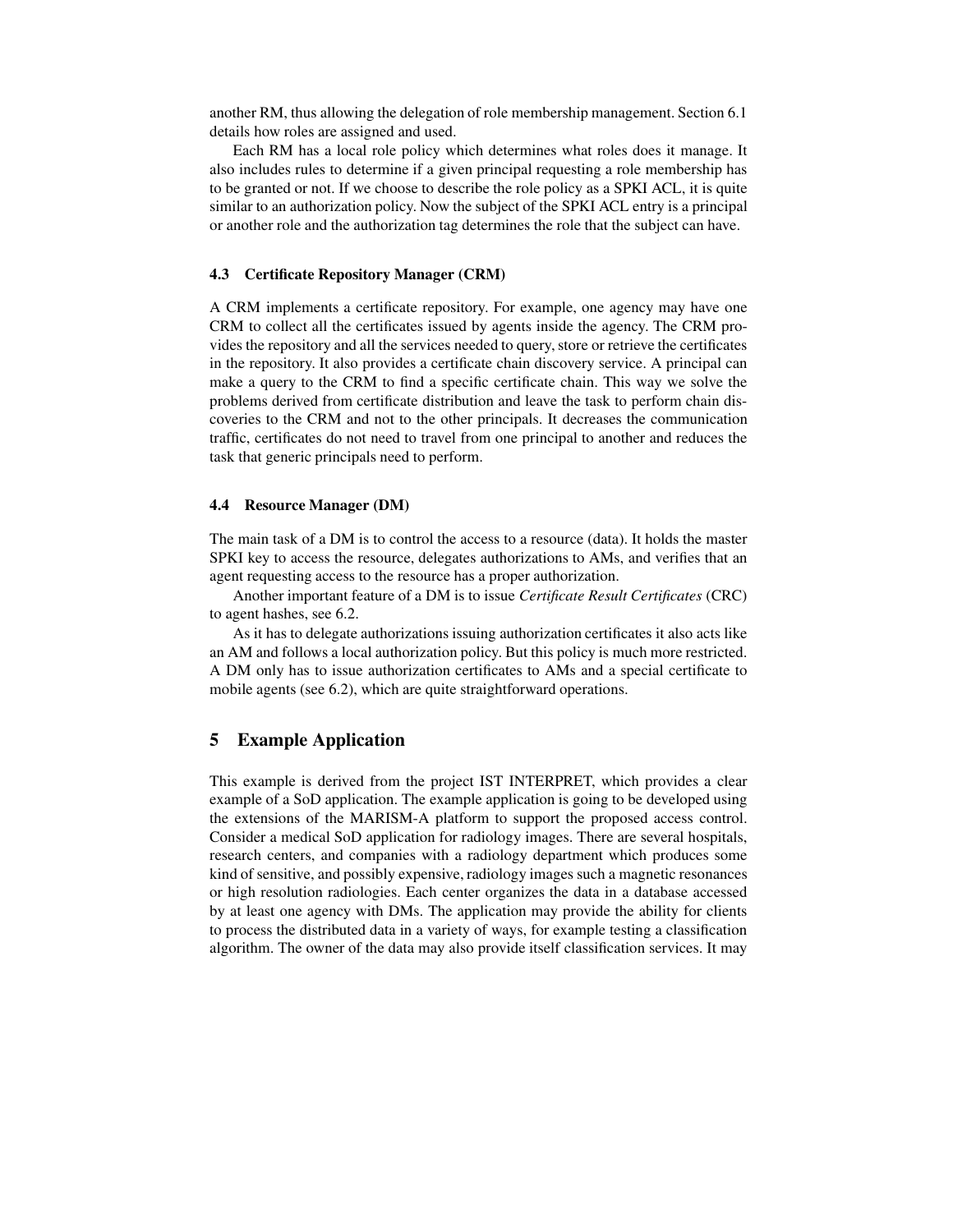have a trained classification system, which a client may use to classify a reduced set of data provided by herself.

The reason for using a mobile agent approach in this application, is due to the high quantity of distributed data, which is difficult to centralize. Also because it is quite sensitive medical data, which the hospitals are normally not allowed to give it to someone else. That is, a mobile agent processing the data, may get back to the client with the obtained results, but not with the data.

We will consider each participating entity as a principal. A principal may be a static agent or an individual (normally the owner of a mobile agent) with its own SPKI key. We consider three kinds of principals, data producers, data consumers, and process consumers:

- **–** *data producer*: updates the database, adding new images or replacing existing ones.
- **–** *process consumer*: provides a reduced set of data, and wants to use some processing service provided by the agency (normally a complex trained algorithm such as a classification one).
- **–** *data consumer*: it provides a code to be executed with the data provided by the agency.

A simple definition of roles for the example application may be:

- **–** *physician*: authorized as data and process consumer for all the resources.
- **–** *external physician*: authorized as process consumer for a reduced set of data.
- **–** *radiography technologist*: authorized as a data provider.
- **–** *external researcher*: authorized as data consumer for a restricted set of data.

These roles may be hierarchically extended, for example as *radiography technologist*, there may be *radiographer*, which provides only radiographies and *mr technologist*, which provides only magnetic resonances. Specially the *external researcher* role, which may be seen as a client, may have several sub-roles to be able to specify several specific authorizations for different kinds of clients.

### **6 Access Control Management**

Given the example application we will show the functionality of the access control method. The main features are the role system and the delegation of authorizations to mobile agents. A principal may be authorized to access a resource as a role member. The AM may give several authorizations to an specific role. Then a principal belonging to that role, has all the authorizations of the role. We already said that we do not consider a mobile agent as a SPKI principal. Thus we need a way to authorize mobile agents and control its access to resources.

We also consider the distribution of the access control management by distributing the modules. We can distribute several modules, or just one, for example. This makes the model easily adaptable to specific applications. Since a module is implemented in a static agent, to distribute a module means to use several static agents, which may operate independently.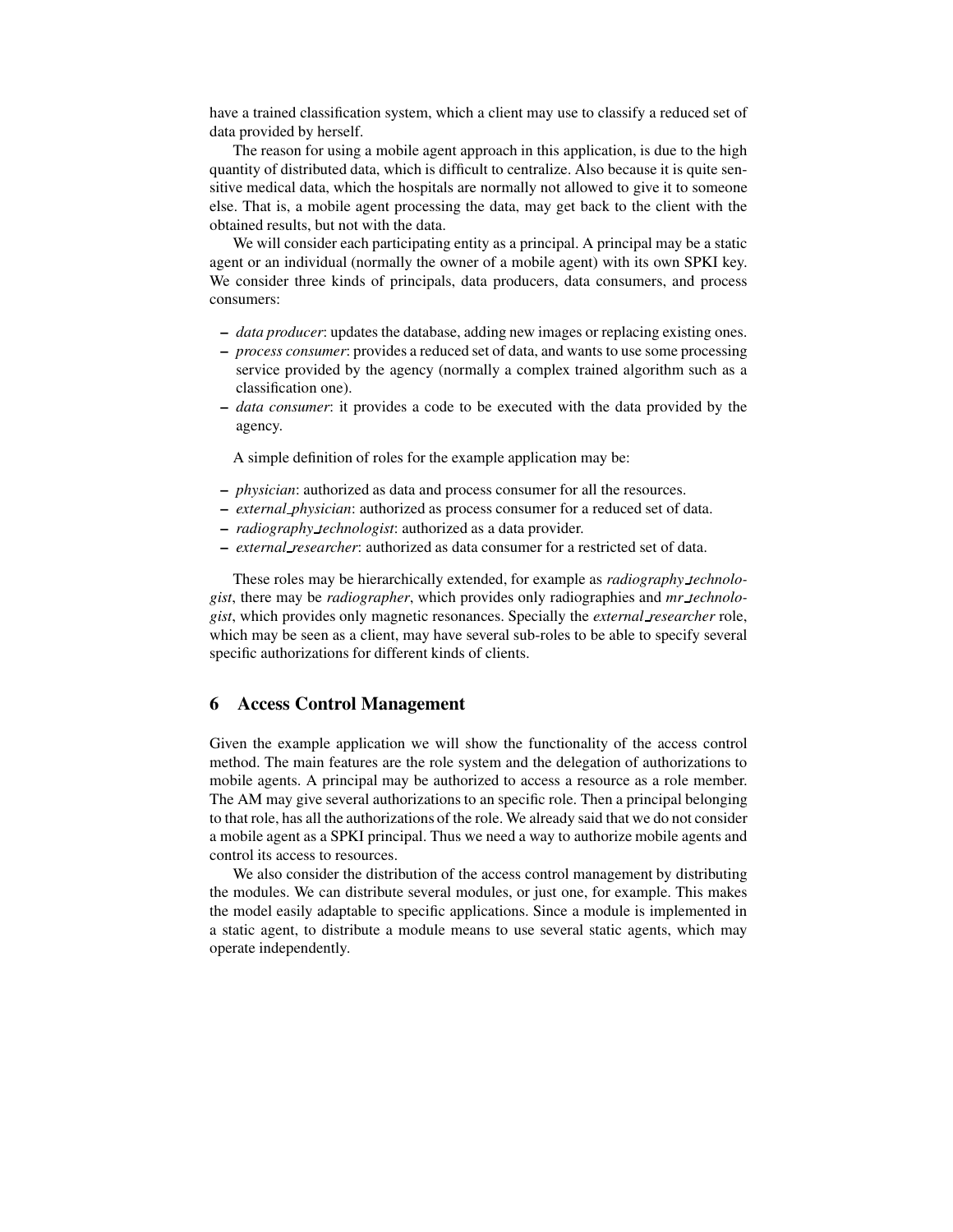### **6.1 Roles**

An important issue of the RM is that it is the main responsible to grant access permissions to principals. When a principal requests a role membership and succeeds, it automatically has all the authorizations of the role. In some cases, specially *external researcher* membership, the RM will need to perform some kind of economic transaction to grant the membership. That is, granting membership will require a special protocol involving a payment processes through, for example, a third party credit card issuer.

Another important issue is that the role membership can be restricted through the validity specification of the name certificate, which grants the membership. That is, it can have a *not-after* and *not-before* time range and some on-line tests [5].

#### **6.2 Mobile agent authorization**

A client as a principal may be member of a role or roles, say *external client*. It may be authorized to access resource  $\vec{A}$  with a mobile agent. Since mobile agents cannot have private keys, we can not delegate authorizations to the mobile agent or make it member of a role. Our approach is to delegate the authorization to a hash of the agent. The subject of a SPKI authorization certificate and any SPKI principal in general can be a public key or a hash of a public key. So a hash may be seen as a principal, subject of a certificate. This idea does not really follow the SPKI specifications, since it is not the hash of the public key, it is not a principal. Thus we need to extend the SPKI specifications to introduce this idea.

As we said before the mobile agent is constructed from the itinerary, separately including the code to be executed in each agency. Let  $m_i$  be the code to be executed in the agency  $i$ . The client already has an authorization to access resource  $A$ , which is controlled by  $DM_A$ . Once the client has specified all the  $m_i$ s it constructs the itinerary and proceeds to get the authorization for the agent. The main idea is to request a *Certificate Result Certificate*(CRC) to  $DM_A$  having the hash of  $m_i$  as the subject. The CRC is an authorization certificate, which resumes a certificate chain, in this case the authorization proof for the client to access resource  $A$ . The process involves the following steps:

- 1. The client sends a CRC-request to  $DM_A$ . It includes the specific authorization it wants to obtain, the code  $m_i$ , and the client's public key. This request is signed by the client.
- 2. The  $DM_A$  requests the CRM to verify if the client is authorized to access the resource. That is, verifies if there is an authorization proof which allows the client to access the resource.
- 3. If the authorization is correctly verified, the  $\langle DM_A \rangle$  computes the hash of the code, and issues an authorization certificate which has  $DM_A$  as the issuer and the hash of the code as the subject. The specification tag and the validity specification is the intersection between the ones from the client's CRC-request and the ones returned in the authorization proof request.
- 4. Finally the  $DM_A$  encrypts the code  $m_i$  with a symmetric cipher. It uses a private key only known by the  $\mathcal{D}\mathcal{M}_A$ . The  $\mathcal{D}\mathcal{M}_A$  is the only one who is able to decrypt  $m_i$ .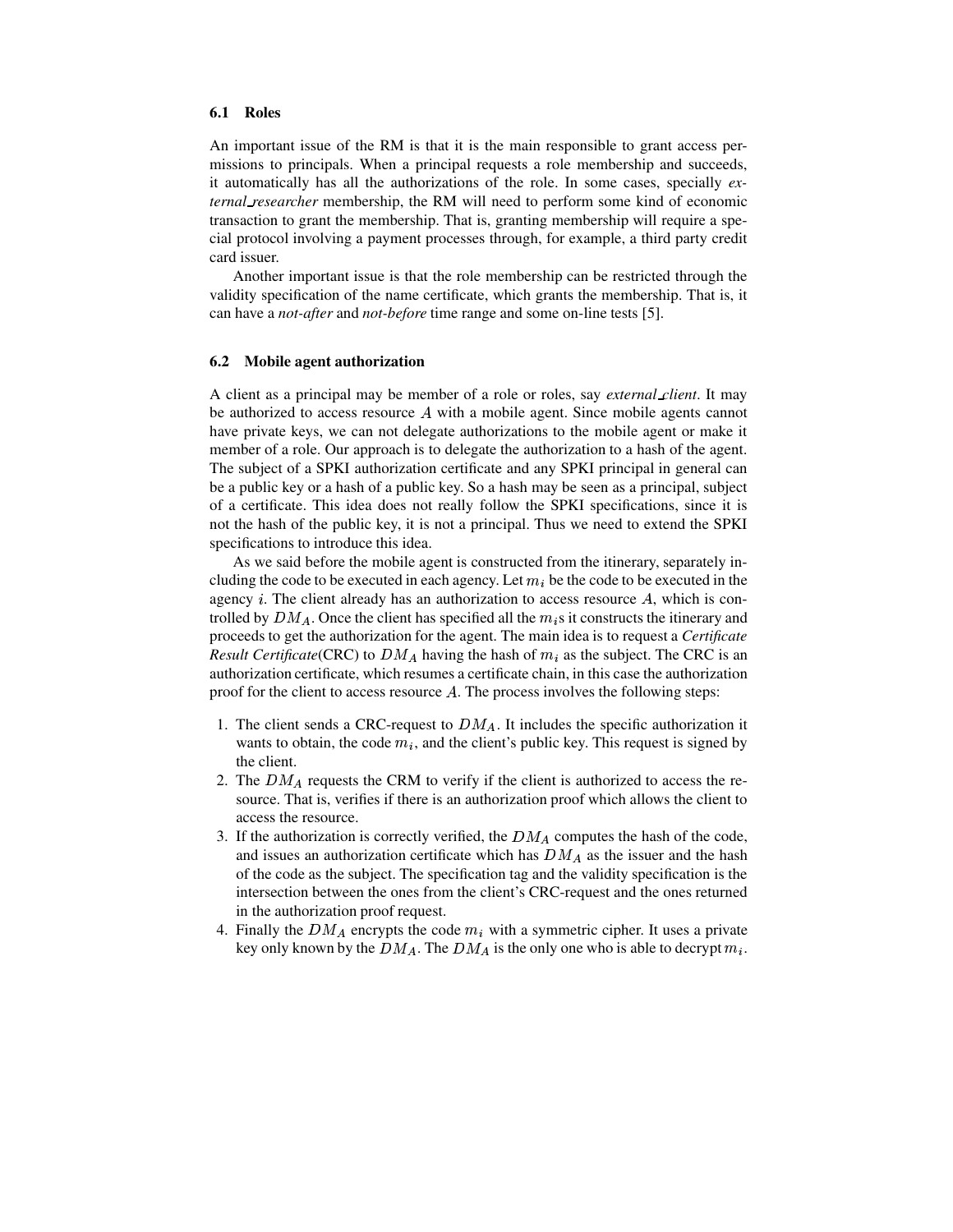Once the mobile agent is constructed it will be able to access the resource. The mobile agent will travel to the agency and request access to  $DM_A$ . The  $DM_A$  just has to decrypt and compute the hash of the agent code  $(m_i)$ ; and check if there is an authorization certificate, which directly authorizes the hash to access. This authorization verification is straightforward, since it does not require the generation of a full authorization proof.

This approach allows to delegate authorizations to mobile agents. Note that the mobile agent does not need to include any kind of authorization information, it just has to provide the specific code so  $DM_A$  can compute the hash.

One thing we have not explicitly talked about is how to control the proper behavior of the mobile agents. In our example, how do we know that a mobile agent is not *stealing* data?. First of all, the process of authorizing a mobile agent involves the computing of the hash of the piece of code of the agent, which is going to be executed in the agency. So we can easily log this code for auditing purposes. It is also feasible for an agency to include a local monitoring system looking for anomalies in the behavior of the agents.

#### **6.3 Distribution of Role Management**

Due to the local names provided by SPKI, the role management can be easily distributed. We can have several RMs managing its local roles and use compound names to reference one local role to another. For example, consider we have two RMs, named  $RM_A$  and  $RM_B$ . Each one has its local roles definitions,  $RM_A$  may define:

 $RM_A$  radioaraphy technologist  $\longrightarrow$   $K_1$ 99 - Paul Barbara, actor a construction of the construction of the construction of the construction of the construction of the construction of the construction of the construction of the construction of the construction of  $RM_A$  physician  $\longrightarrow$  K<sub>2</sub>  $RM_A$  physician  $\longrightarrow$  K<sub>3</sub>  $RM_A$  company B\_client  $\longrightarrow RM_B$  ext.\_researcher

That is, it says that the principal  $K_1$  is member of the *radiology technologist* role; the principals  $K_2$  and  $K_3$  are members of the role *physician*. And that the name *external researcher* (which is also a role) defined in the local name space of  $RM_B$  is member of the role *companyB*  $\mathcal{L}$ *lient*. Then  $RM_B$  may define:

 $RM_B\ external\ researcher\ \longrightarrow\ K_A$  $RM_B\ external\ researcher\ \longrightarrow\ K_5$ 

So the principals  $K_4$  and  $K_5$  are members of the role *external researcher* defined by  $RM_B$ . And they are also members of the role *companyB <u>client*</u> defined by  $RM_A$ . Note that each RM defines independent roles, both RMs could define locally two roles with the same name, and they will be considered as different roles by the system. Is important to notice that all the roles, as SPKI names, are local to each RM. We can globally identify the role by adding the public key of the RM as a prefix of the role (just as a SPKI name). This independence of role definitions makes the system easily scalable and distributed. Note that in the example we can say that the role management is distributed over the two RMs since both of them take part in the hole role management. So independent RMs can interact in the same model without having to redefine roles.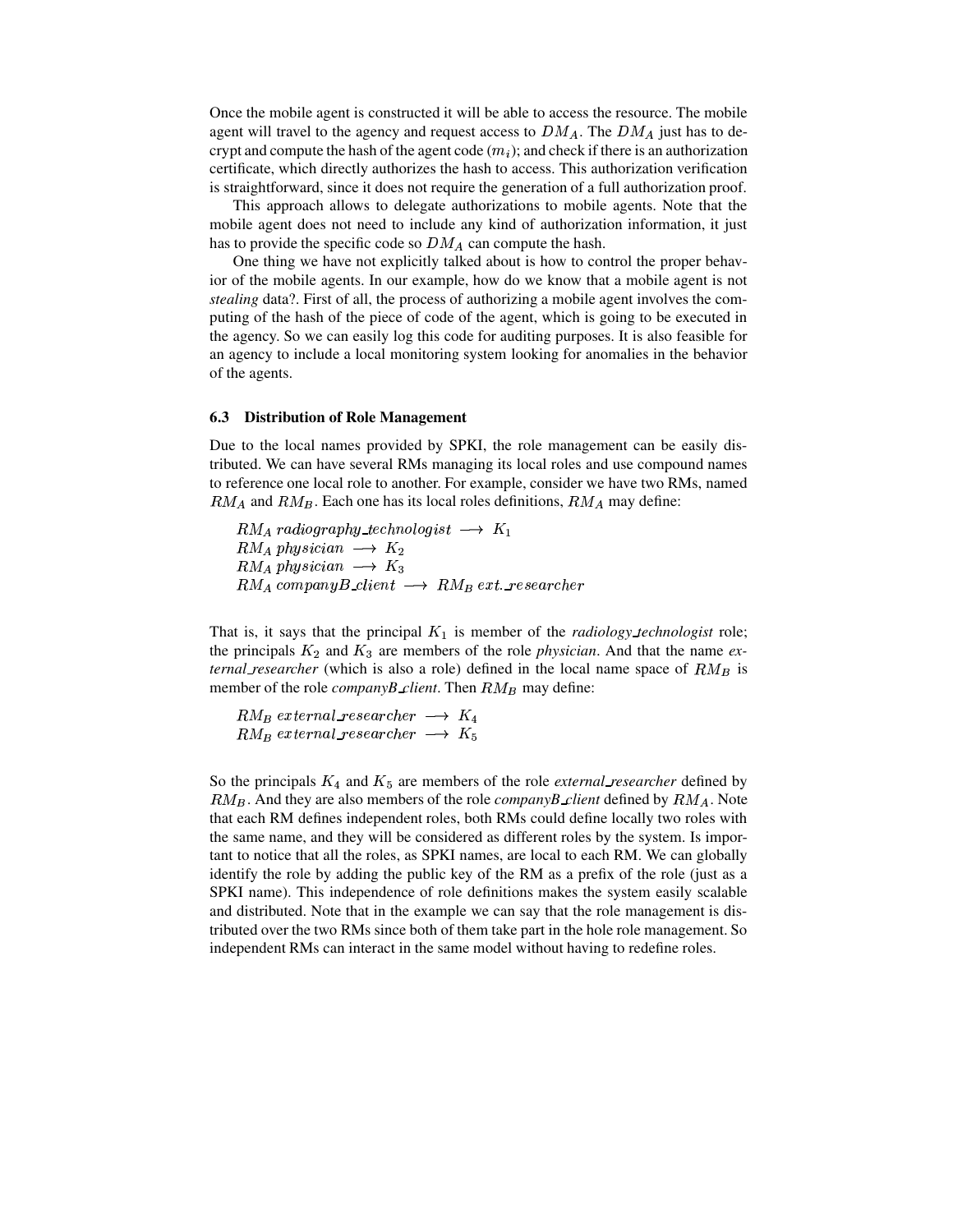This can be also seen as trust management, in some way  $RM_A$  trusts  $RM_B$  to manage the role  $RM_A$  *companyB client*.

#### **6.4 Distribution of Authorization Management**

The distribution of the authorization management is achieved by distributing the management over several AMs. This distribution is straightforward. Each AM manages authorizations following its local policy. It can only delegate an authorizations that it has received. To be more precise an AM or any principal may delegate a certificate granting an authorization it does not have. But any principal receiving the authorization will not be able to have the proper authorization proof, since the certificate chain will be broken.

There will be no conflict between several AMs. If there is an authorization proof for one principal to access a resource, the principal will be able to access no matter which AMs or principals have interfered.

### **6.5 Distribution of the Certificate Repository**

The distribution of the certificate repository is a complex task. All the authorization proofs are obtained from the repository. In fact it is the CRM, which performs the certificate chain discovery. To distribute the repository will considerably increase the complexity. We need to use a distributed certificate chain discovery algorithm, which adds not only complexity to the implementation but also introduces the need for more communication and process resources.

The application we are implementing does not impose the distribution of the certificate as a must. In fact it can easily be implemented with a centralized repository. So there is no need to add complexity to the system by distributing the repository.

There is some work done in relation to distributed certificate repositories and chain discovery, such as dRBAC [7], which could be used if an specific application really needs to distribute the certificate repository.

### **7 Conclusions and further work**

We have proposed an access control model for e-commerce SoD applications, based on a mobile agents platform. It provides a simple, flexible, and scalable way of controlling the access to resources. It takes the advantages of RBAC and trust management ideas. The proposed model is an extension of the MARISM-A project. A secure mobile agents platform for SoD applications. We have also introduced an example application, a medical SoD imaging application based on the IST project INTERPRET.

Our solution provides a secure migration for agents with protected itineraries and we solve the secure resources access control and the authorization management. Even though, there are some problems which still being unsolved, like for example some subtle and limited replay attacks from one agency to another; or open problems like malicious hosts acting against agents. Some existing solution can solve the former problems [16] with a high cost in scalability, distribution, and complexity, but the later ones are still open problems [3].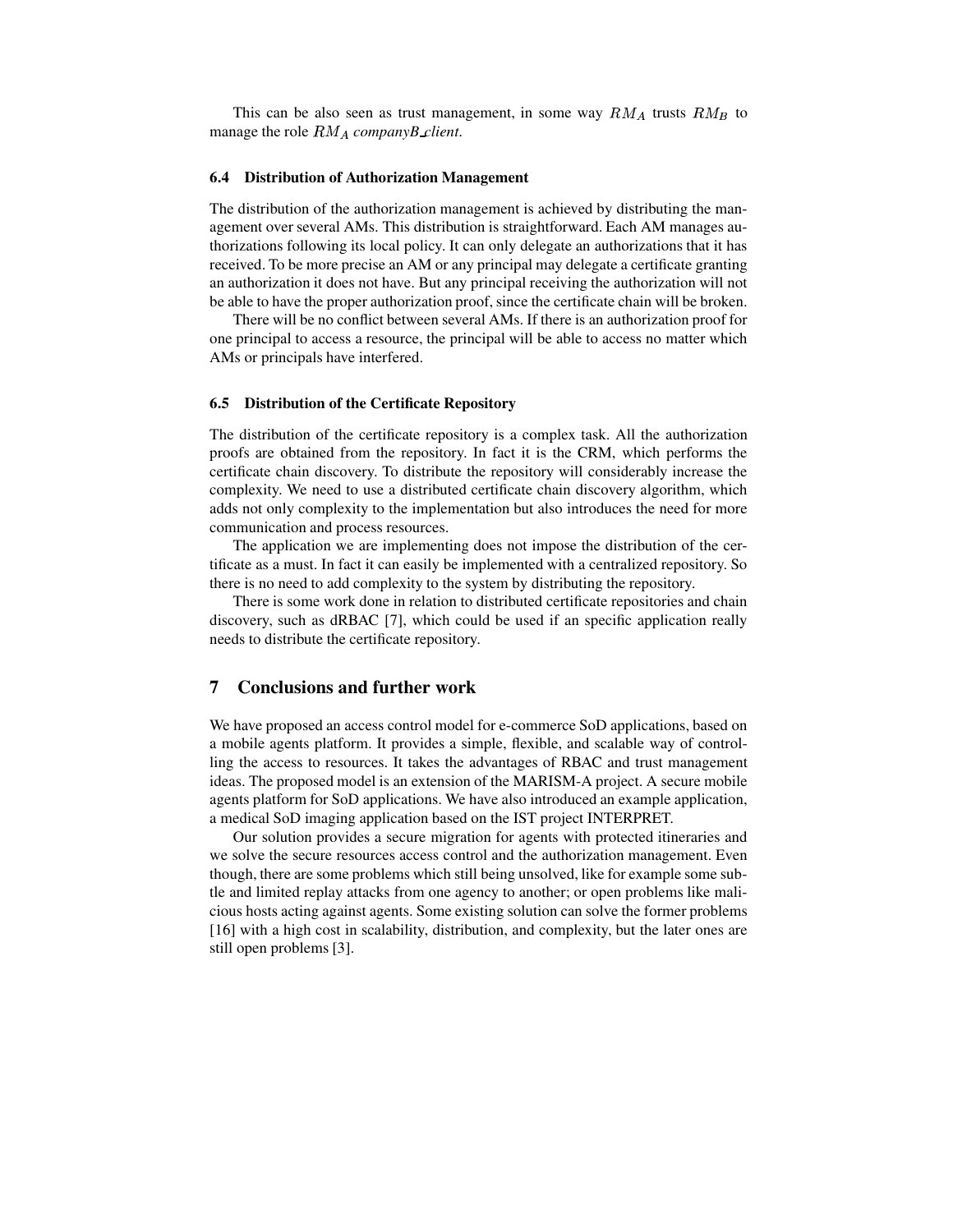We are working on the implementation of the proposed model. This processinvolves the study of additional aspects. For example considering alternatives to implement the local policies. By using SPKI ACLs, the policy is based on SPKI keys. This may be reflected in limitations of the key management. We also want to consider issues such as anonymity, specially relevant in key-oriented systems.

### **Acknowledgments**

This work has been partially funded by the Spanish Government Commission CICYT, through its grant TIC2000-0232-P4-02, and Catalan Government Department DURSI, with grant 2001SGR 00219.

### **References**

- 1. T. Aura. Distributed access-rights management with delegation certificates. In J. Vitek and C. Jensen, editors, *Secure Internet Programming: Security Issues for Distributed and Mobile Objects*, volume 1603 of *LNCS*, pages 211–235. Springer, 1999.
- 2. J. Baumann, F. Hohl, K. Rothermel, and M. Straßer. Mole Concepts of a Mobile Agent System. *Special Issue on Distributed World Wide Web Processing: Applications and Techniques of Web Agents*, 1(3):123–137, 1998.
- 3. D. Chess. Security issues of mobile agents. In *Mobile Agents*, volume 1477 of *LNCS*, pages 1–12. Springer-Verlang, 1998.
- 4. D. Clarke, J. Elien, C. Ellison, M. Fredette, A. Morcos, and R. Rivest. Certificate chain discovery in SPKI/SDSI. *Journal of Computer Security*, 9(9):285–322, 2001.
- 5. C. Ellison, B. Frantz, B. Lampson, R. Rivest, B. Thomas, and T. Ylonen. RFC 2693: SPKI certificate theory. The Internet Society, September 1999.
- 6. Foundation for Intelligent Physical Agents. FIPA Specifications, 2000. http://www.FIPA.org.
- 7. E. Freudenthal, T Pesin, L Port, E Keenan, and V Karamcheti. dRBAC: Distributed rolebased access control for dynamic coalition environments. New York University, Technical Report TR2001-819.(to appear ICDCS 2002), 2001.
- 8. Intel Architecture Labs. Intel Common Data Security Architecture. http://developer.intel.com/ial/security/.
- 9. L. Kagal, T. Finn, and A. Joshi. Trust-Based Security in Pervasive Computing Environments. *IEEE Computer*, pages 154–157, Dec. 2001.
- 10. G. Karjoth, N. Asokan, and C. Glc. Protecting the Computation of Free-Roaming Agents. In *Proceedings of the Second International Workshop on Mobile Agents*, LNCS 1477, pages 194–207. Springer-Verlag, 1998.
- 11. D. Rerraiolo, R. Sandhu, S. Gavrila, D. Kuhn, and R Chandramouli. Proposed NIST standard for role-based access control. In *ACM Transactions on Information and System Security*, volume 4, pages 224–274, August 2001.
- 12. J. Riordan and B. Schneier. Environmental key generation towards clueless agents. In *Mobile Agents and Security*, pages 15–24, 1998.
- 13. R. Rivest. S-expressions. Internet-draft: <draft-rivest-sexp-00.txt>. The Internet Society, 1997.
- 14. S. Robles, J. Mir, and J. Borrell. Marism-a: An architecture for mobile agents with recursive itinerary and secure migration. In *2nd. IW on Security of Mobile Multiagent Systems*, Bologna, 2002.